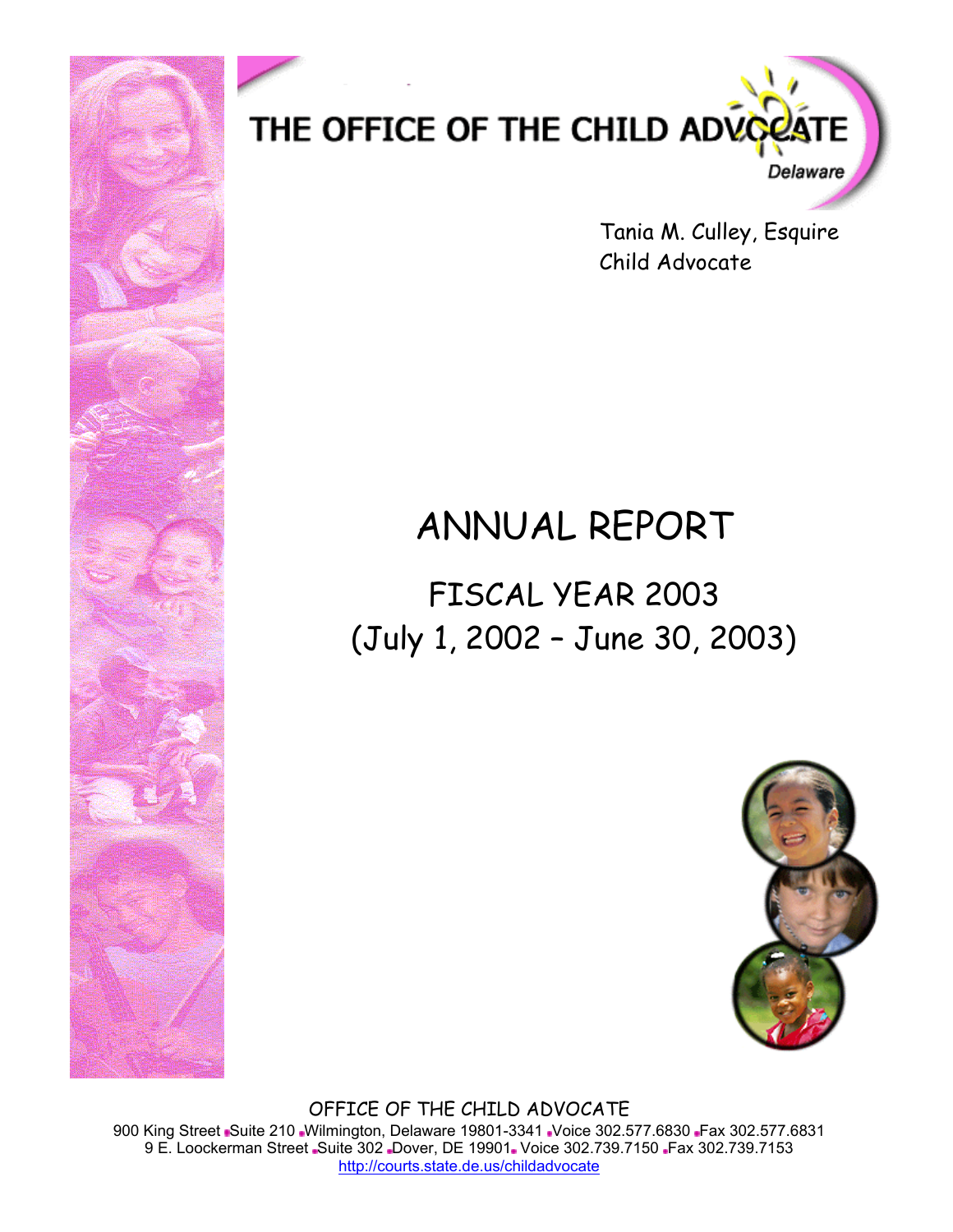



The Office of the Child Advocate shall safeguard the welfare of Delaware's children through educational advocacy, system reform, public awareness, training, and legal representation of children as set forth in 29 Del. C., Ch. 90A.

- ∗ Ensure that every child's voice is heard in every court proceeding which affects their life.
- ∗ Ensure that every player in the child protection system has the necessary education and training to put a child's safety and well-being above all else: children are not personal property … they are human beings.
- ∗ Ensure that Delaware's child welfare laws reflect the needs of our children and are a model for the nation.



### Duties

- 
- ∗ Take all possible actions, including programs of public education and legislative advocacy, to ensure the legal, civil and special rights of children;
- ∗ Revise periodically all relevant policies and procedures with a view toward the rights of children;
- ∗ Refer any person making a complaint or report required by Chapter 9 of Title 16 to the Division of Family Services, and, if warranted, to an appropriate police agency;
- ∗ Recommend changes in the procedures for investigating and overseeing the welfare of children;
- ∗ Make the public aware of the services of the Office of the Child Advocate and the Child Protection Accountability Commission, their purpose, and how they can be contacted;
- ∗ Apply for and accept grants, gifts and bequests of funds from other state, federal and interstate agencies, as well as from private firms, individuals and foundations for the purpose of carrying out the Child Protection Accountability Commission's lawful responsibilities;
- ∗ Examine policies and procedures and evaluate the effectiveness of the child protection system, specifically the respective roles of the Division of Family Services, the Attorney General's Office, the courts, the medical community and law enforcement agencies;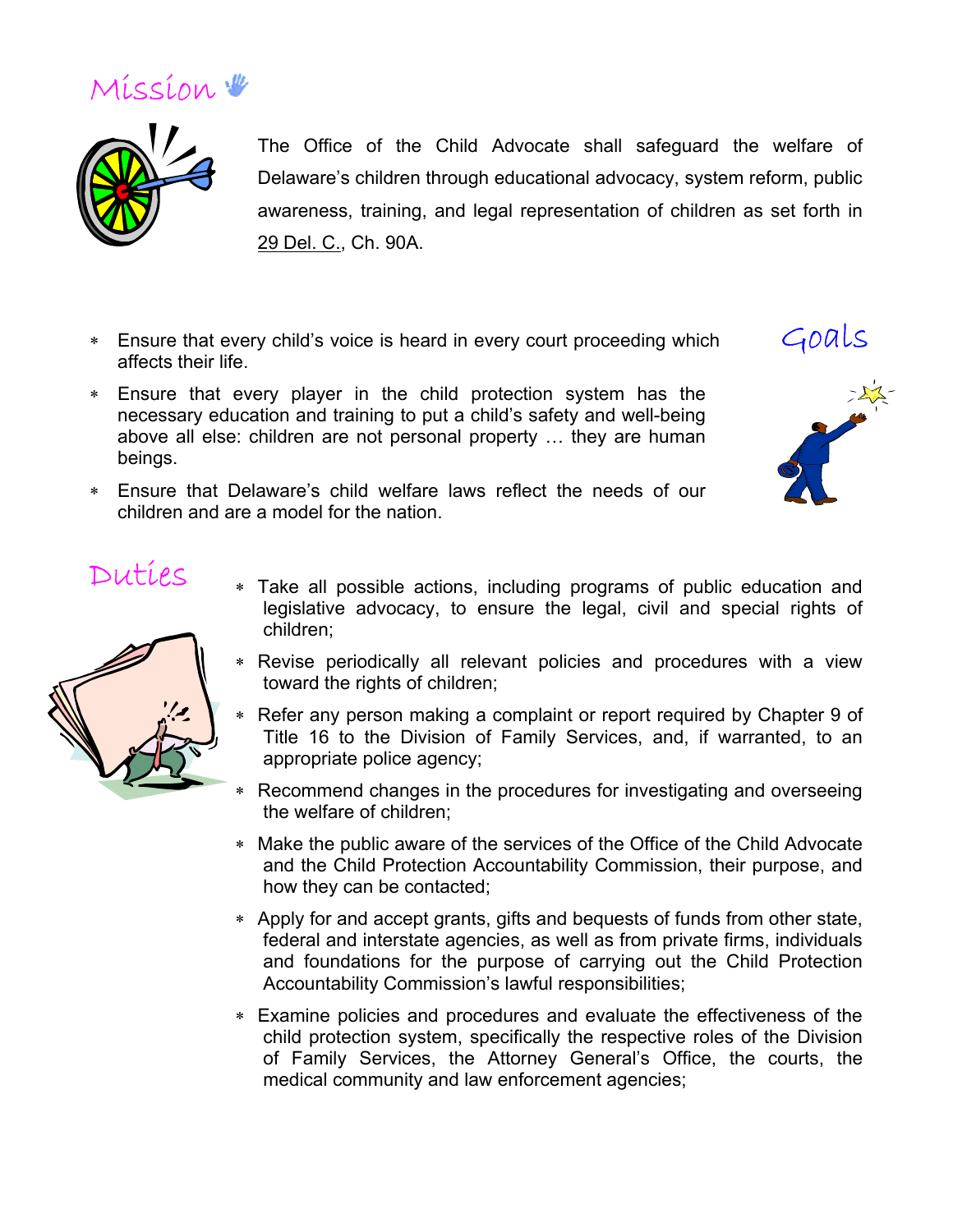



- ∗ Review and make recommendations concerning investigative procedures and emergency responses pursuant to this chapter;
- Develop and provide quality training to Division staff, Deputy Attorneys General, law enforcement officers, the medical community, Family Court personnel, educators, day care providers, and others on the various standards, criteria and investigative technology used in these cases;
- ∗ Submit an annual report analyzing the work of the Office of the Child Advocate that shall be included in the Child Protection Accountability Commission's annual report; and
	- Take whatever other actions are necessary to help the Child Protection Accountability Commission accomplish its goals.

#### **New Castle County**

900 King Street Suite 210 Wilmington, DE 19801-3341 **Kent/Sussex Counties** Ph: (302) 577-6830 Fax: (302) 577-6831 9 E. Loockerman Street

Locations

 Treadway Towers, Suite 302 Dover, DE 19901 Ph: (302) 739-7150 Fax: (302) 739-7153



Child Advocate **Tania M. Culley, Esq.**

Deputy Child Advocates **Angela M. Fowler, Esq. Mary Catherine (M.C.) Landis, Esq.**

Program Administrator **Anne Pedrick, MSCC**

Office Manager **Wendy Gerlach**

Family Crisis Therapists **Celeste Bishop Frances Pullella** 

Ashley Brown **Holly Green** Stacey Samborski

Mary Deitch **Kelley Johnston** Jessica Schacter Tony DiEgidio Shirley Phillips Amy Smith Betsy Ferry **Rajat Rastogi** Amy Spence Kristen Gallas **Carole Ricks** Toby Thomas Patrice Gonzalez Carolina Robinson

FY03 Volunteers Interns & Law Clerks

**Website:** http://courts.state.de.us/childadvocate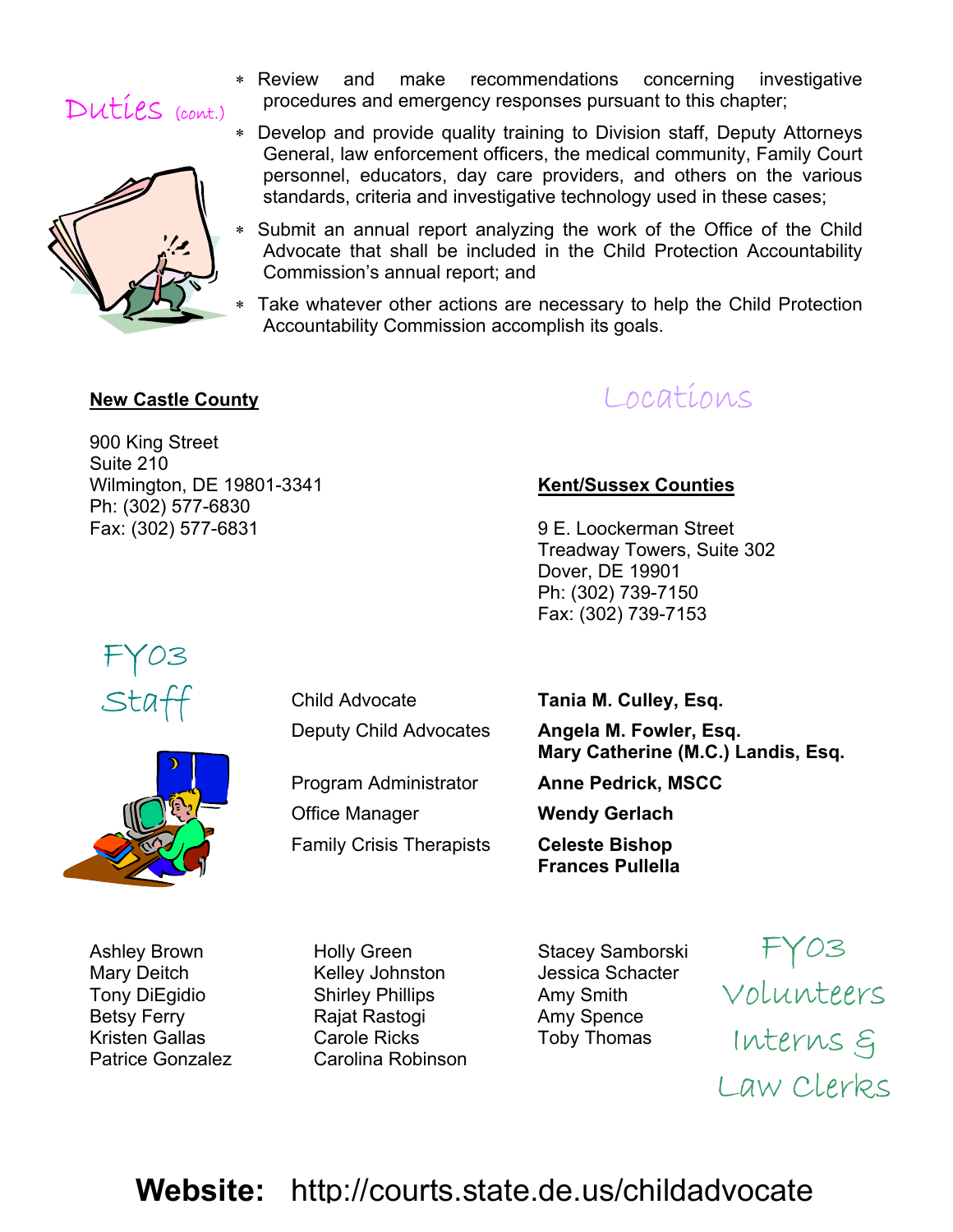### FY 2003 Pro Bono Honor Roll

Derrick Abbott Roger Akin Debra Aldrich Michael Allen Susan Ament Eileen Andersen John Andrade David Arndt Michael Arrington Daniel Astin Gregory Babowal Samantha Balick Jennifer Barber Joseph Barry Sean Beach Gerald Berkowitz Robert Beste, III Elizabeth Beyer Shakuntla Bhaya Michael Bonkowski Mary Boudart Curtis Bounds A. Dale Bowers John Brady Jennifer Brierley Steven Brinker Paul Brown H. Cubbage Brown Gary Bryde Warren Burt Timothy Cairns Peter Calder Linda Carmichael Denis Casey Eileen Caulfield Teresa Cheek William Chipman C. Malcolm Cochran, IV P. Clarkson Collins Christopher Componovo John James Conly

Art Connolly, Jr. Carolyn Conners Alan Cooper Noriss Cosgrove Scott Cousins Lydia Cox Curtis Crowther David Culley Donna Culver Edward Curley Brock Czeschin James Dalle Pazze Bart Dalton John Daniello Carrie Dayton Kim DeBonte Christine Demsey Jill DiSciullo Melissa DiVincenzo Shawn Dougherty Paul Dougherty, III James Drnec Stephen Dryden Kelly Dunn-Gelof Edward (Mike) Eaton Elisa Erlenbach Elwood Eveland Sherry Fallon Dennis Ferri Thomas Ferry Yvette Fitzgerald James Flynn Tiffany Fonseca Edward Fornias, III James Freebery Barbara Gadbois David Gagne Patricia Gallagher Patricia Garthwaite Frances Gauthier Thomas Gay

Kathleen Geiger Glynis Gibson Paul Golian William Gonser, Jr. Lisa Goodman Susan Gordon Gerry Gray Joseph Green Kevin Gross Jerome Grossman Mark Gundersen Kathleen Hadley Raymond Hancock Patricia Hannigan Jeanne Hanson Thomas Hanson Jason Harbour Jennifer Hartnett Becky Hartshorn Theresa Hayes Julia Heaney Catherine Hickey Timothy Hitchings Lorin Hochman Thomas Hodukavich Steven Holfeld Vivian Houghton Timothy Houseal Janine Howard Eric Howard Amy Hudson David Hutt Frederick Iobst Alfred Isaacs Michael Isaacs Kathleen Hostetter Ann Marie Johnson Judy Jones Dawn Jones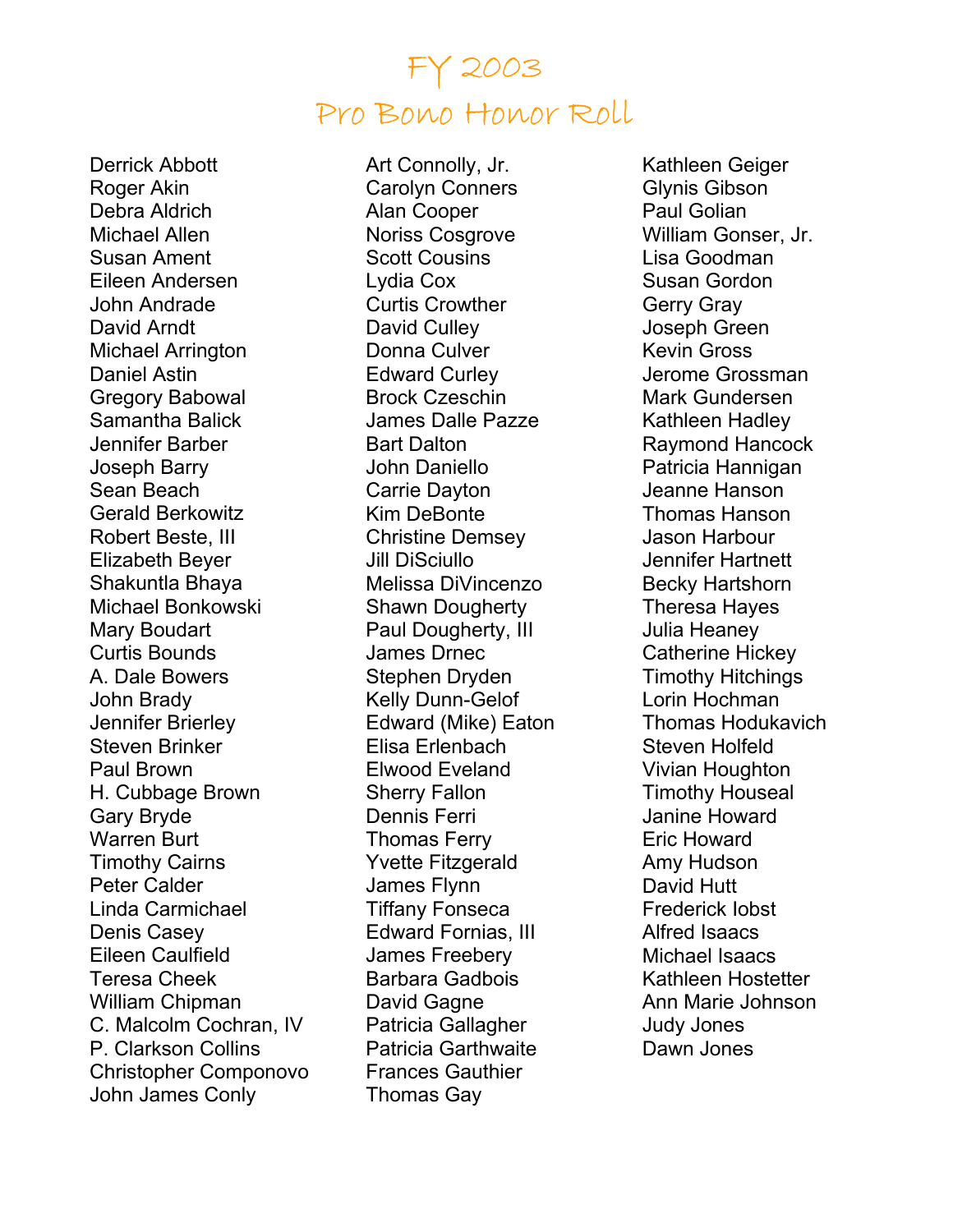## FY 2003 Pro Bono Honor Roll (cont.)

Richard I. G. Jones, Jr. Elizabeth Julian Lucy Kendikian-Smith Felice Kerr Gretchen Knight Laura Kominkiewicz Laurie Krepto Marie LaBruyere Kathryn Laffey Kimberly Lawson Timothy Lengkeek Norman Levine Roger Levy Elizabeth Lewis Christal Lint Andrew Lippstone Susan List Titania Mack Elizabeth Marchioni Thomas Marconi Erin Mariani The Hon. Jennifer Mayo David McBride Bernard McFadden James McGiffin Thomas McGonigle Matthew McGuire Mary Anne McLane John McLaughlin, Jr. Carolyn McNeice Bruce McNew Sherry McReynolds Vivian Medinilla Luke Mette Ellen Meyer Paulette Moore Thomas Motter Cathy Mulholland

Patricia Murphy Francis Murphy Frank Nardo Jennifer Naylor Michael Newell Mary Ellen Noreika Jennifer Gioia Nowak Kevin O'Brien Elizabeth Olsen Darryl Parson The Hon. Donald Parsons Eliza Patten Dennis Phifer Lorraine Phillips Tiffany Poole Thomas Preston Amy Quinlan Vincent Ramunno, Jr. B. Wilson Redfearn Anne Reigle Michael Reilly Joseph Rhoades Courtney Riordan David Ripsom Elizabeth Rodriguez Helena Rychlicki Anthony Saccullo Tamara Sampson Yvonne Saville Michael Scali Christine Schiltz Todd Charles Schiltz Pamela Scott Suzanne Seubert Thomas Shellenberger Christopher Simon Francine Solomon Joanne Messick

Lisa Stark Curtis Staropoli Patrick Straub William Sudell, Jr. John Sullivan, Jr. Carol Evon Taylor James Taylor, Jr. Michael Teichman David Teklits Harlan Tenenbaum Allen Terrell Anthony Testa, Jr. John Thompson Melanie Thompson Patricia Uhlenbrock Andrea Unterberger Jan van Amerongen Kathryn van Amerongen Patrick Vanderslice Karen Vicks Michael Vild Megan Ward Nancy Waterman Michael Weidinger David Weidman Gregory Williams Evan Olin Williford Julie Windhorn Natalie Wolf Etta Wolfe Jim Woods Christian Wright Danielle Yearick Laura Yiengst Virginia Zrake Lisa Zwally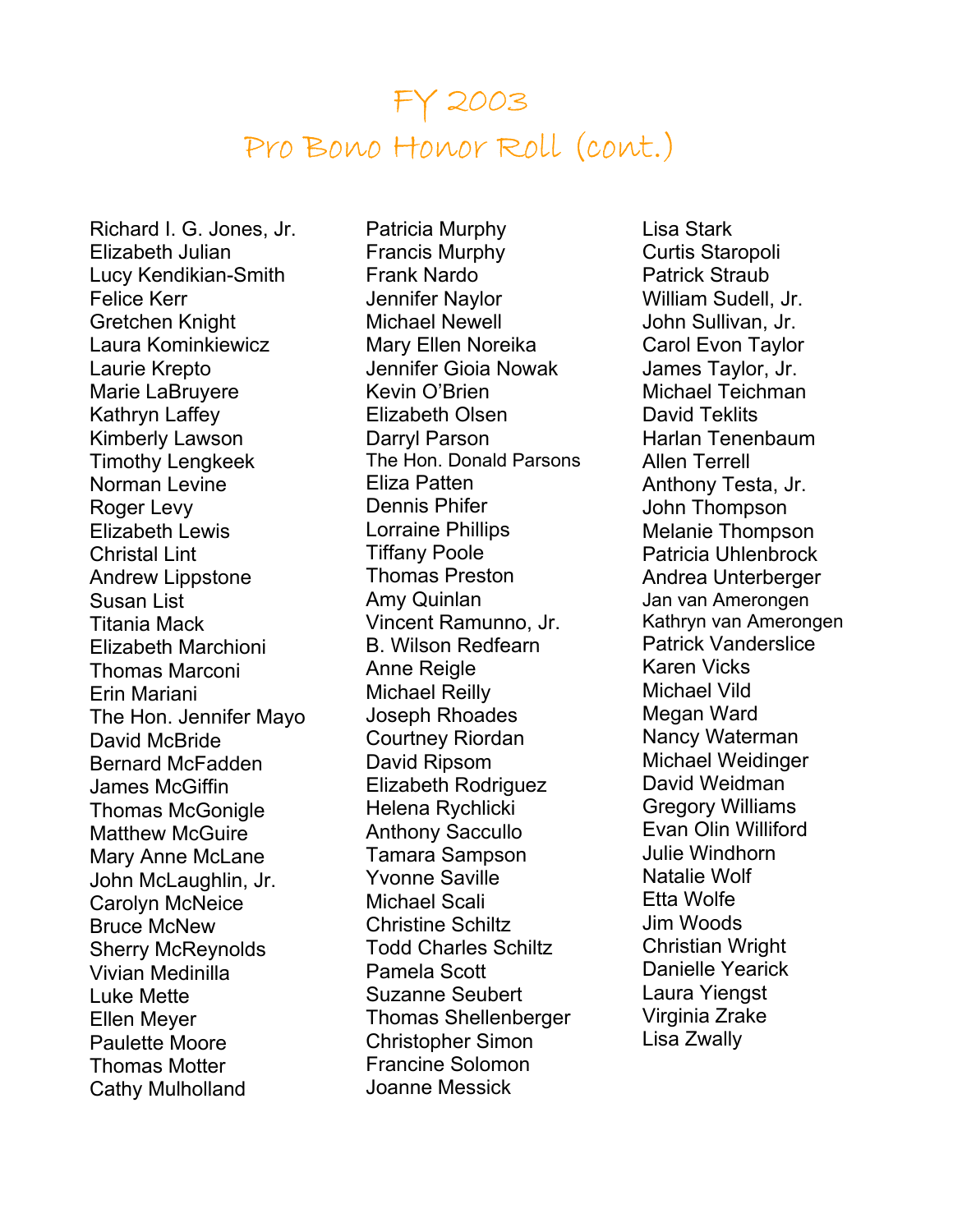# FY 2003 Law Firm Honor Roll

Akin & Herron Ashby & Geddes AstraZeneca Pharmaceuticals Barros, McNamara, Scanlon, Malkiewicz & Taylor Berkowitz, Schagrin, Cooper & Dryden Bristol Myers Squibb Brown, Shiels, Beauregard & Chasanov Casarino, Christman & Shalk City of Wilmington Community Legal Aid Society Connolly, Bove, Lodge & Hutz Cooch & Taylor Corporation Service Company Dalton & Associates Delaware Volunteer Legal Services Doroshow, Pasquale, Krawitz, Siegel & Bhaya Duane Morris E.I. Dupont De Nemours & Co Ferrara, Haley, Bevis & Solomon Fox Rothschild Gibson & Nowak Green, Green, Godowsky & McFadden Greenberg Traurig Nuclear Electric Insurance Ltd. Oberly, Jennings & Rodunda Hartnett & Hartnett Hercules, Inc. Herdeg, Dupont & Dalle Pazze Holfeld & Becker Houghton, Holly & Gray Jacobs & Crumplar Klett, Rooney, Lieber & Scherling Law Office of Edward C. Gill Law Office of Kathryn Laffey Law Office of Joseph A. Wahl Law Office of Joseph J. Rhoades Law Office of Peter G. Angelos Levine & Thompson

Liguori, Morris & Redding Losco & Marconi Maron & Marvel Mattleman, Weinroth & Miller MBNA America Bank McCarter & English McLane and Behl Miller's Furniture Industries Moore & Rutt Morris, James, Hitchens & Williams Morris, Nichols, Arsht & Tunnell Murphy, Spadaro & Landon Nixon Uniform Services Stevens & Lee Stumpf, Vickers & Sandy Rahaim & Saints Ramunno & Ramunno Reed Smith Richards, Layton & Finger Roeberg, Moore & Associates Rosenthal, Monhait, Gross & Goddess Saul Ewing Schmittinger & Rodriguez Seitz, Van Ogrop & Green Skadden, Arps, Slate, Meagher & Flom The Bayard Firm The Eveland Law Firm Tunnell & Raysor Tybout, Redfearn & Pell U.S. Attorney's Office Weik, Nitsche, Dougherty & Componovo Weiss & Saville White & Williams Whitehurst & Curley Wilson, Halbrook & Bayard Wolf, Block, Schorr & Solis-Cohen Woloshin, Tenenbaum, Lynch, Natalie & **Gagne** Young, Conaway, Stargatt & Taylor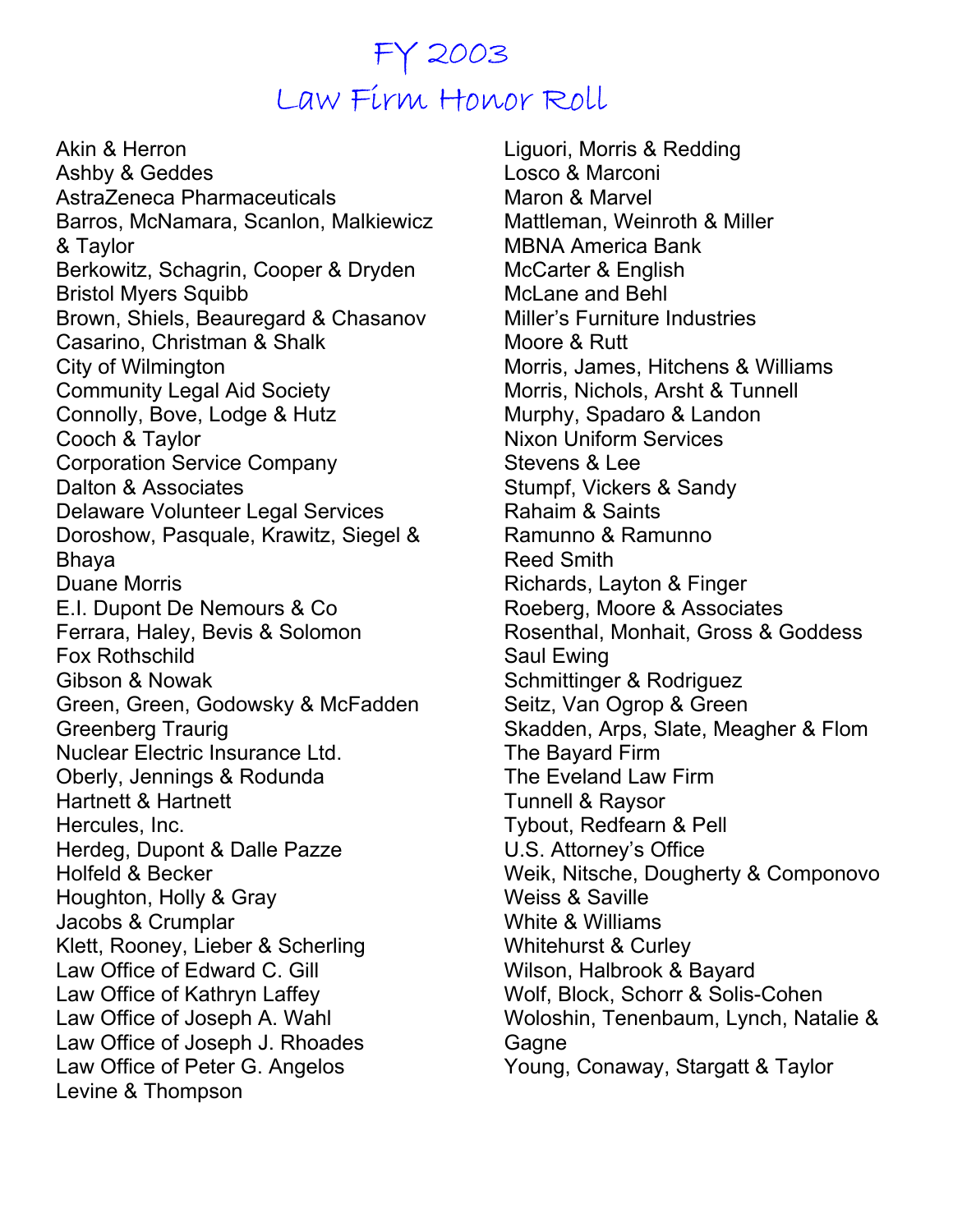# Where we are making a difference for Delaware's Children

# Legal Representation of Children



OCA still considers the legal representation of children to be its top priority. In Fiscal Year 2003, the Office of the Child Advocate received referrals on 547 children. This amount is a negligible decrease of 1% from fiscal year 2002 and a 120% increase from fiscal year 2001.

Of the 547 children, 513 cases were deemed appropriate for the Office in that the referrals related to the possible need for legal representation of a child in a civil Family Court matter. Of those 513 cases, attorneys were assigned to 212 children. This translates to 41% of our referrals receiving legal representation. With respect to the 301 children who did not receive legal representation through OCA, 47 of those cases were due to low resources. Most of the cases were closed due to resolution of the Court case. 41 cases were closed because CASA secured representation for the children. 45 cases were still pending review at the close of the fiscal year.





Of the 212 children who were assigned attorneys in FY03, 133 were children in the custody of the Children's Department (DFS), 14 were relative dependency/neglect cases (D/N), 58 were parent custody cases (Parent) and 7 were Frazer attorney appointments (Frazer).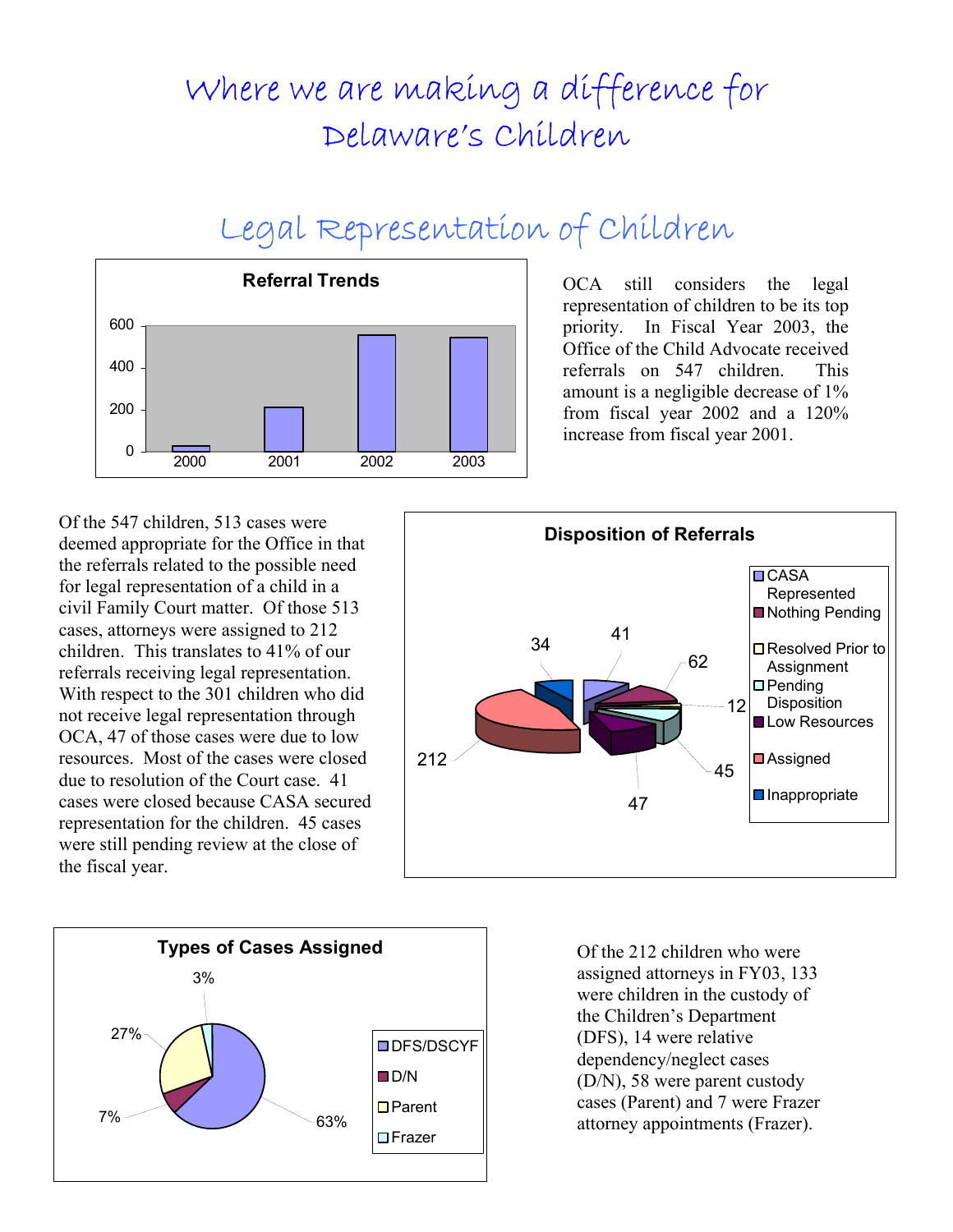In addition to the 212 children who were assigned attorneys in fiscal year 2003, 264 children from the prior fiscal years continued with active cases in 2003. **In short, 476 children received OCA legal representation throughout fiscal year 2003**. Of the 476, 286 of those children were in the custody of the Children's Department, 52 were relative dependency/ neglect cases, 131 were parent custody cases and 7 were Frazer attorney appointments. OCA will begin Fiscal Year 2004 with cases for 354 children still active. 263 of those children are in the custody of the Children's Department.



## FY 2003 Assignments



With respect to the 212 new assignments in FY03, 162 of the children were from New Castle County, 29 were from Kent County, and 21 were from Sussex County. Out of the 162 New Castle County children, 111 of them were in the custody of the Children's Department, 9 of them were relative dependency/neglect cases, 37 were parent custody cases and 5 were Frazer attorney appointments. Out of the 29 Kent County children, 12 were in the custody of the Children's Department, 4 were relative dependency/neglect cases, 12 were parent

custody cases and 1 was a Frazer attorney appointment. In Sussex County, 10 children were in the custody of the Children's Department, 1 case was a relative dependency/neglect case, 9 were parent custody cases and 1 was a Frazer attorney appointment. As one can see from these numbers, the largest concentration of representation continues to be in New Castle County despite OCA efforts to increase representation in the lower two counties.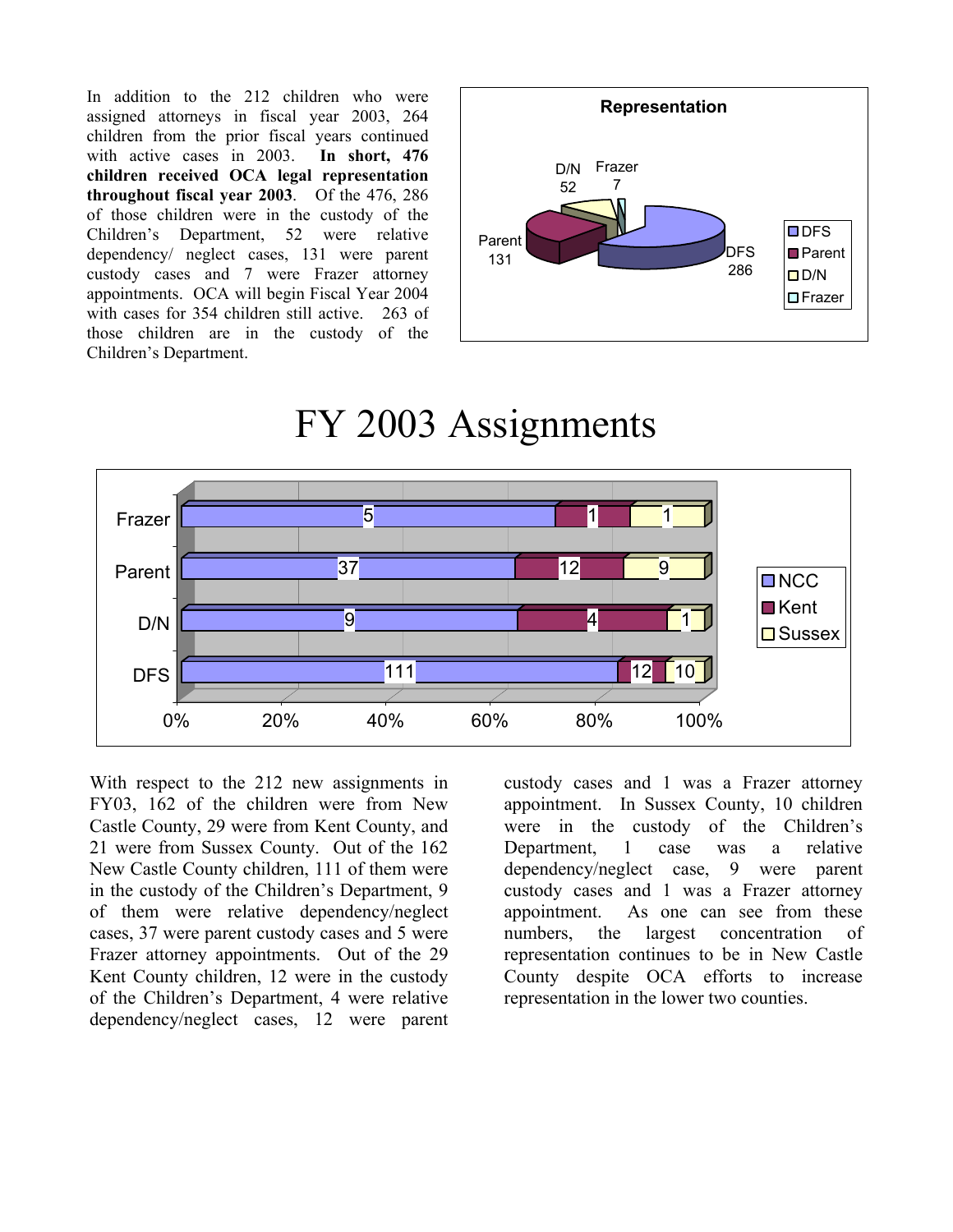In Fiscal Year 2003, OCA closed cases for 122 children. Since the opening of the Office of the Child Advocate in February of 2000, 187 cases have been closed. Of the 122 children whose cases were closed in FY03, 56 were children in the custody of the Department of Services for Children, Youth and Their Families. Of those children, 31 were reunified with their parents, 10 turned 18 and aged out of the foster care system, 5 were adopted, 4 were placed in the custody of relatives and 6 were appointed guardians or permanent guardians.



OCA's primary focus has been on the federal and state requirements that every child in the custody of the Children's Department have a guardian ad litem representing their best interests in Family Court. 42 U.S.C.A. § 5106a(2)(B)(ii); 13 Del. C. § 701(c). As of June 30, 2003, there were nearly 800 children in foster care. OCA provided legal representation to 263 of those children. The Court Appointed Special Advocate (CASA) Program represented approximately 400 children leaving about 130 children without guardian *ad litem* representation through CASA or OCA.

OCA takes great pride in the services our pro bono attorneys provide. Out of the 212

children who received legal representation in FY03, 184 of them were represented by pro bono attorneys. 153 of those children were represented by New Castle County attorneys, 15 by Kent County attorneys and 13 by Sussex County attorneys. As mentioned

*OCA expended 1,002 hours in providing pro bono support. OCA expended 3,462 hours providing direct client services. This time does not include the countless hours which were donated by social work and law clerk interns during FY03.* 

the children that received OCA legal representation during Fiscal Year 2003.

> As of June 30, 2003, 354 cases remained active with a total of 476 children having legal representation sometime during FY03. Of those 354 children, pro bono attorneys represented 236. OCA kept several cases inhouse, representing 91 children throughout the year.

earlier, the 212 new cases are only 40% of

Legislative Advocacy

Fiscal Year 2003 was a quiet year for legislation for the Office of the Child Advocate. 179 hours were contributed to reviewing legislation, working on legislative proposals, providing recommendations for amendments to proposed legislation, and monitoring and assisting in the implementation of legislation passed by the 141<sup>st</sup> General Assembly.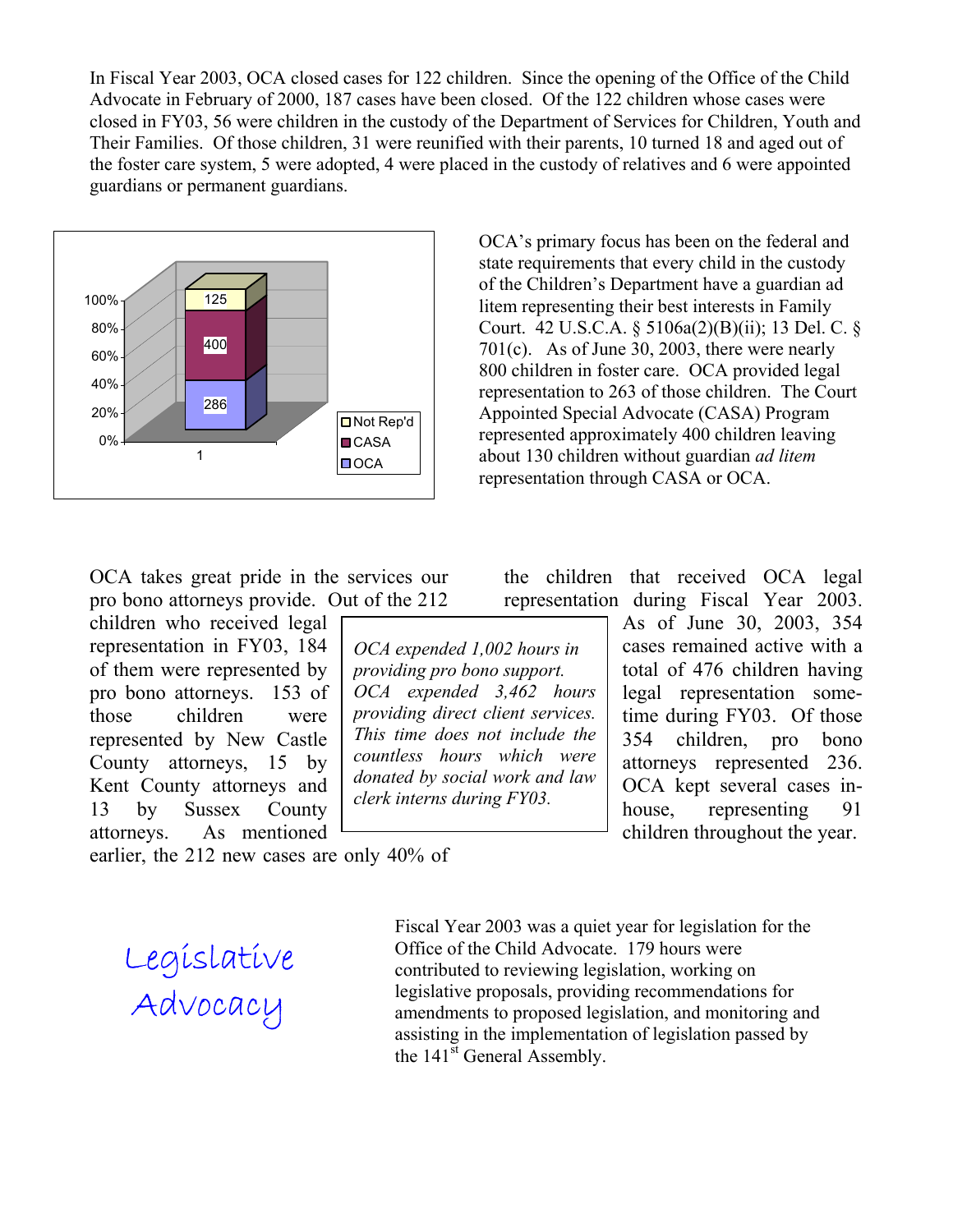# Training And Education

Pursuant to 29 Del. C. §9005A(9), OCA is mandated to provide and participate in training of the child welfare community. In furtherance of our mandate, OCA has spent 288 hours participating in and/or conducting the following training and/or educational forums:

8/2/02 – Pro Bono Training – OCA 8/8/02 – OCA Overview -- Bayard House 8/9/02 – Pro Bono Training – OCA 9/26/02 – History Training – Division of Family Services 10/2/02 – Pro Bono Training – OCA 11/1/02 – ICPC Training – Family Court 11/13/02 -11/14/02 – Domestic Violence Training 12/11/02 – Foster Care Reform Forum Retreat 1/23/03 – Child Protection Registry Training – Division of Family Services 2/5/03 – Pro Bono Training – OCA – Morris Nichols Arsht & Tunnell 3/7/03 – Pro Bono Training – OCA – Young Conaway Stargatt & Taylor 3/13/03 – ASFA Training – Family Court 3/14/03 – Pro Bono Training – OCA – Morris Nichols Arsht & Tunnell 3/14/03 – Relationship Strategies – Administrative Office of the Courts 3/28/03 – Pro Bono Training – OCA – Young Conaway Stargatt & Taylor 3/7/03 – Pro Bono Training – OCA – Young Conaway Stargatt & Taylor  $4/15/03 - 4/16/03 - AIC Training Consortium 1<sup>st</sup> Annual Conference – See Below$ 4/30/03 – Power of Leadership Conference – University of Delaware 5/8/03 – Partners for Independence Summit – Independent Living Advisory Board – See Below 5/8/03 – ASFA Training – Family Court 6/5/03 – DSBA Bench and Bar Conference 6/20/03 – Pro Bono Training – OCA – The Law Office of Henry Clay Davis III

#### **Here are some further highlights of these activities--**

Abuse Intervention Committee Training Consortium

This committee, on which OCA serves, created a training consortium for child welfare. The purpose of the consortium is to coordinate all child welfare training as well as sponsor an annual conference. Prevent Child Abuse Delaware hired the training coordinator in the Fall of 2002. The training coordinator as well as members of law enforcement, Family Court, the Department of Justice, the Office of the Child Advocate, the Children's Department and several non-profit agencies, planned the Consortium's first annual conference. The conference, primarily funded by the Children's Advocacy Center, was held in Dover on April 15 and 16, 2003. The conference was entitled "Putting the Pieces Together: Working Together for Delaware's Children" and focused on multi-disciplinary collaboration. The American Prosecutors Research Institute and local participants presented, discussing the roles of many players in Delaware's child welfare system. Governor Ruth Ann Minner, Secretary Cari DeSantis and Attorney General M. Jane Brady spoke. The Consortium hopes to continue its work in FY2004 with a conference in the Spring of 2004.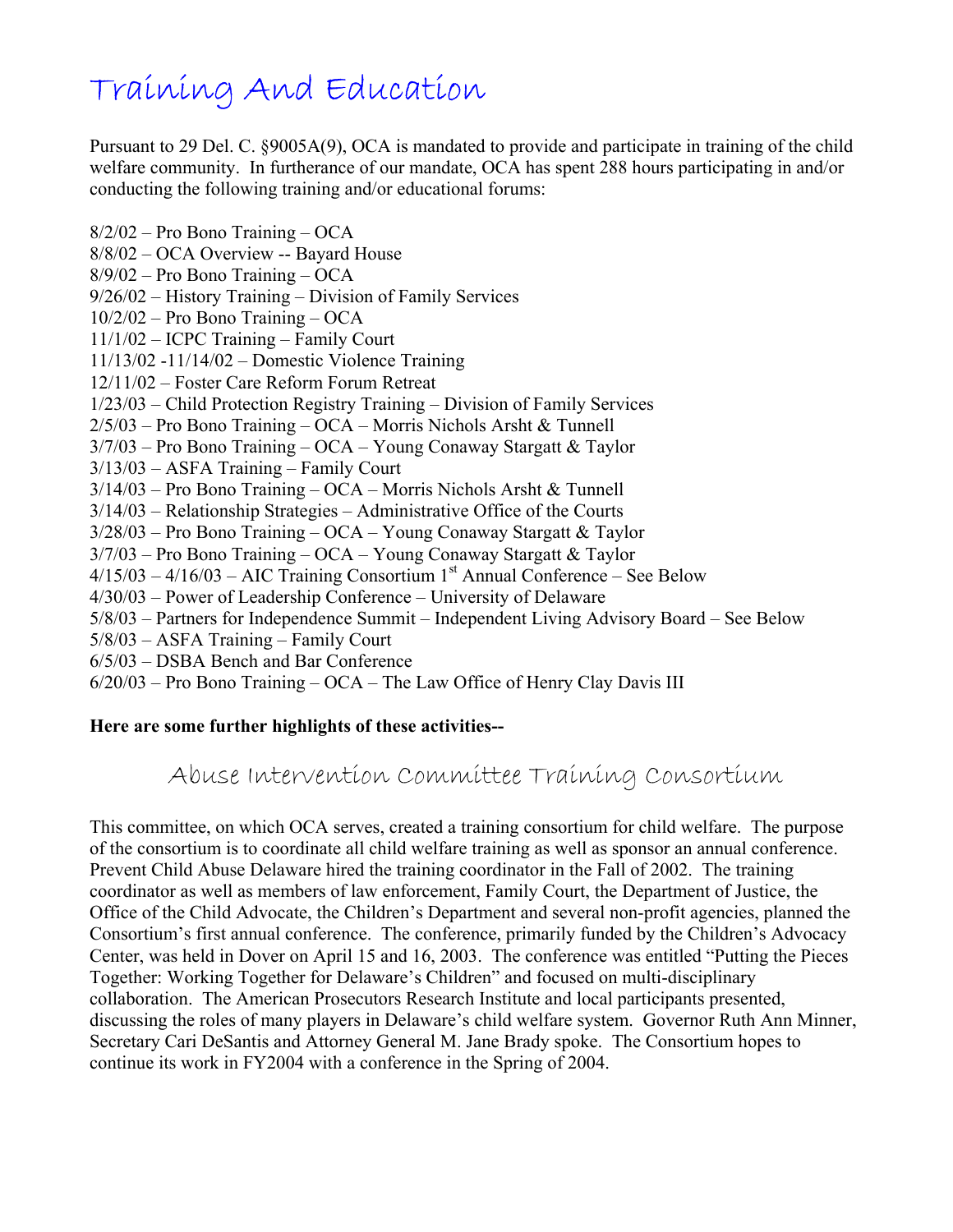### Partners for Independence Summit

During the Fiscal Year 2003, M.C. Landis continued in her role as Chair of the Independent Living Advisory Board. A major initiative of that Board, along with the newly formed Independent Living Summit Committee and the Children's Department, culminated in the first Partners for Independence Summit held on May 8, 2003 at Delaware Technical and Community College in Dover. This first convening of its kinds in this State was designed to heighten public awareness of the difficulties facing youth as they exit foster care at age 18. Representatives of the public and private sectors attended, as did about 20 youth in foster care. The highlight of the day was a panel of current and former foster youth who spoke eloquently about their needs as they face the challenge of adulthood without family support. The momentum generated by this Summit will be carried forward by committees in an effort to address the needs the youth have identified as crucial to their success: employment, job training, housing and mentorship.

Pro Bono Trainings and Recruitment

OCA continued its full-day training of pro bono attorneys on 8/2/02, 8/9/02, and 10/2/02. As a result of those trainings, 80 attorneys were trained to represent children. In response to requests from law firms and members of the legal community, OCA began taking the training "in-house" to law firms in February of 2003. OCA chose to eliminate the videotape of the 2000 OCA conference and simply provide the "nuts and bolts" of representing a child. The training lasts from 1.5 to 2 hours and is packed full of information. Trainings have been held at Young, Conaway, Stargatt & Taylor, Richards, Layton & Finger, and Morris, Nichols, Arsht & Tunnell. A total of 4 in-house trainings were done in fiscal year 2003 with the anticipation of several more in 2004. 40 attorneys were trained as a result.

OCA has worked closely with Delaware Volunteer Legal Services over the last year to improve coordination and recognition of pro bono services. OCA and DVLS both participate in the Low Income Persons Committee of the Delaware State Bar Association. This committee, led by Mary MaloneyHuss, Esquire, focuses on the legal needs of indigent persons in Delaware. The Delaware Supreme Court has been an avid supporter of pro bono service by the Delaware Bar and has worked closely with the Committee, DVLS and OCA to recognize this important service. Beginning in January of 2003, the Supreme Court sends appreciation letters to each member of the bar who takes his or her first pro bono case. The Delaware State Bar Association has agreed to encompass the yearly pro bono awards as part of its awards. DVLS recognizes the pro bono service of all attorneys, including those who volunteer through OCA, in the IN RE: publication and in its annual report. The Law Firm of Henry Clay Davis, III, sponsored a free CLE and happy hour to assist DVLS and OCA in recruiting Sussex County attorneys. All in all, the teamwork and support OCA has received from various arms of the Bar has been nothing short of outstanding. OCA looks forward to continued heightened recognition of pro bono service in FY04, and to further participation by members of the Delaware Bar.

# Community Outreach and Publicity

In fiscal year 2003, OCA spent 90 hours increasing public awareness of the Office of the Child Advocate.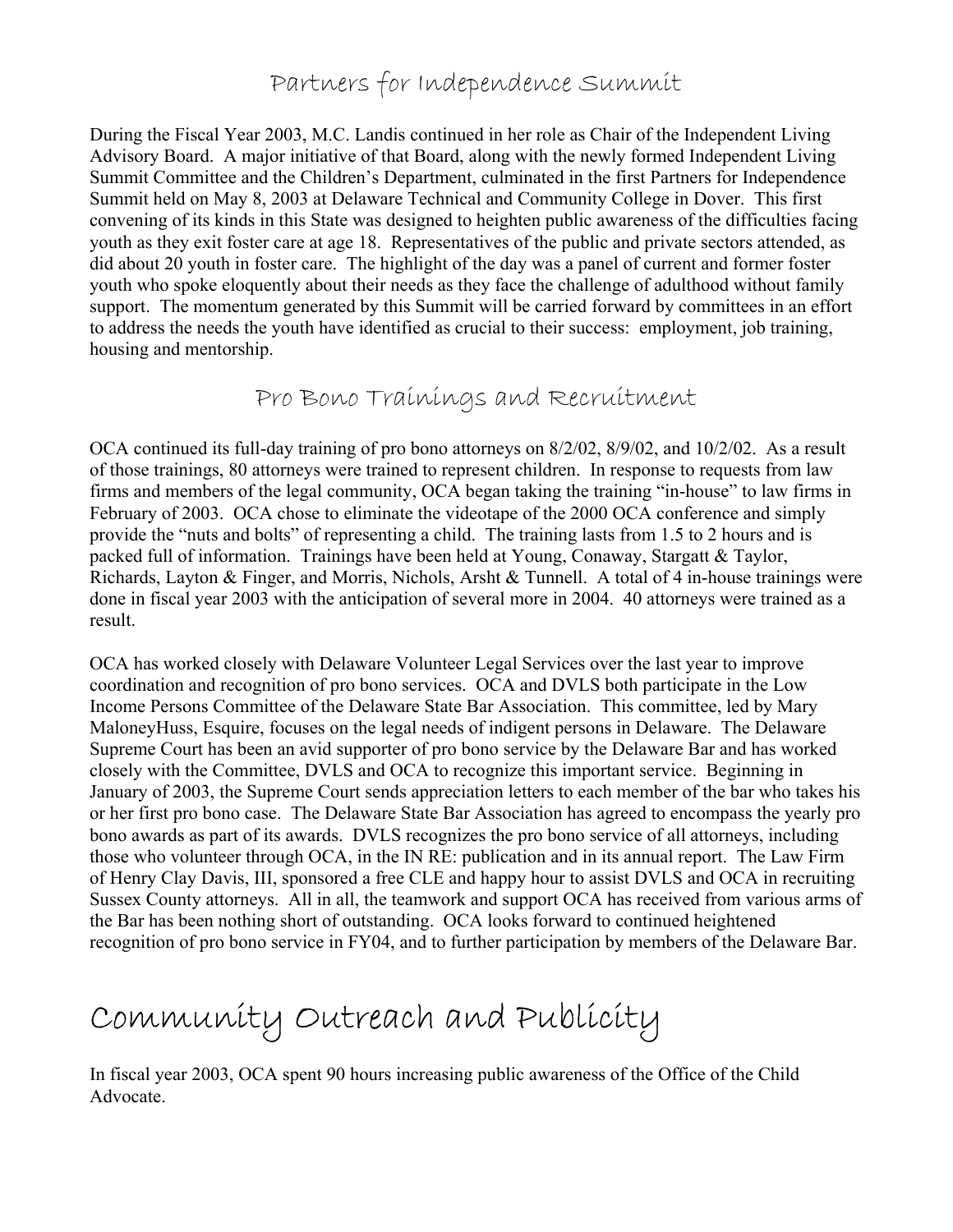### Website

In September of 2003, OCA was proud to launch its website – **http://courts.de.us/childadvocate**. OCA is indebted to the incredible talent of Amy Whitman at the Judicial Information Center for the website's design. Amy's creativity has enabled users to quickly understand the Office of the Child Advocate and its services, as well as send a message that OCA is all about kids. While OCA does not have the statistics for the number of referrals from the website, it has been a tremendous asset to OCA. The website covers information on how to make a referral to OCA and how those referrals are processed, who the OCA staff are, significant court cases or legislation affecting children, information on the Child Protection Accountability Commission, and spotlights on pro bono attorneys, foster parents and child welfare workers.

### Dover Office

In July of 2002, OCA finally opened its Dover office in Treadway Towers. Staffed by Angela Fowler, Esquire, Deputy Child Advocate, and Celeste Bishop, Family Crisis Therapist, the Office serves as home to OCA staff and access for our Kent and Sussex County cases. However, all referrals and appointment decisions are still made in the Wilmington office.

Publicity and Media

Throughout fiscal year 2003, OCA was repeatedly called upon to comment on newsworthy issues involving children. OCA has regular contact with The News Journal and WILM radio, and has also had contact with Delaware State News and WHYY TV.

### Grants And Bequests

The Office of the Child Advocate has a legal mandate to "apply for and accept grants, gifts, and bequests of funds from other states, federal, and inter-state agencies, as well as from private firms, individuals, and foundations, for the purpose of carrying out the Commission's lawful responsibilities". 29 Del. C. § 9005A(6). In 2002, OCA was awarded the Children's Justice Act grant to fund a part-time Family Crisis Therapist for Kent/Sussex counties. Celeste Bishop continues in that position and the grant. She spends most of her time doing casework, supporting the Deputy Child Advocate in her cases, and providing pro bono support to our volunteer attorneys in Kent/Sussex counties. Her position is crucial to the Deputy Child Advocate since there is no support staff in Kent/Sussex counties.

In January 2003, the Office of the Child Advocate applied for a mini-grant through the American Bar Association Child Custody Pro Bono Project. The focus of this grant was for \$6,000 to conduct a statewide Child Advocacy training for current pro bono attorneys and newly recruited attorneys. Unfortunately, OCA did not receive this grant because the ABA Child Custody Pro Bono Project decided to focus on areas other than training. However, in recognition of OCA's excellent pro bono program, Anne Pedrick, Program Administrator was asked to join Barbara Chasnoff from the ABA Pro Bono Project for a presentation at the AFCC Midwest Regional Conference, November 13- 15, 2003 in St. Louis, Missouri.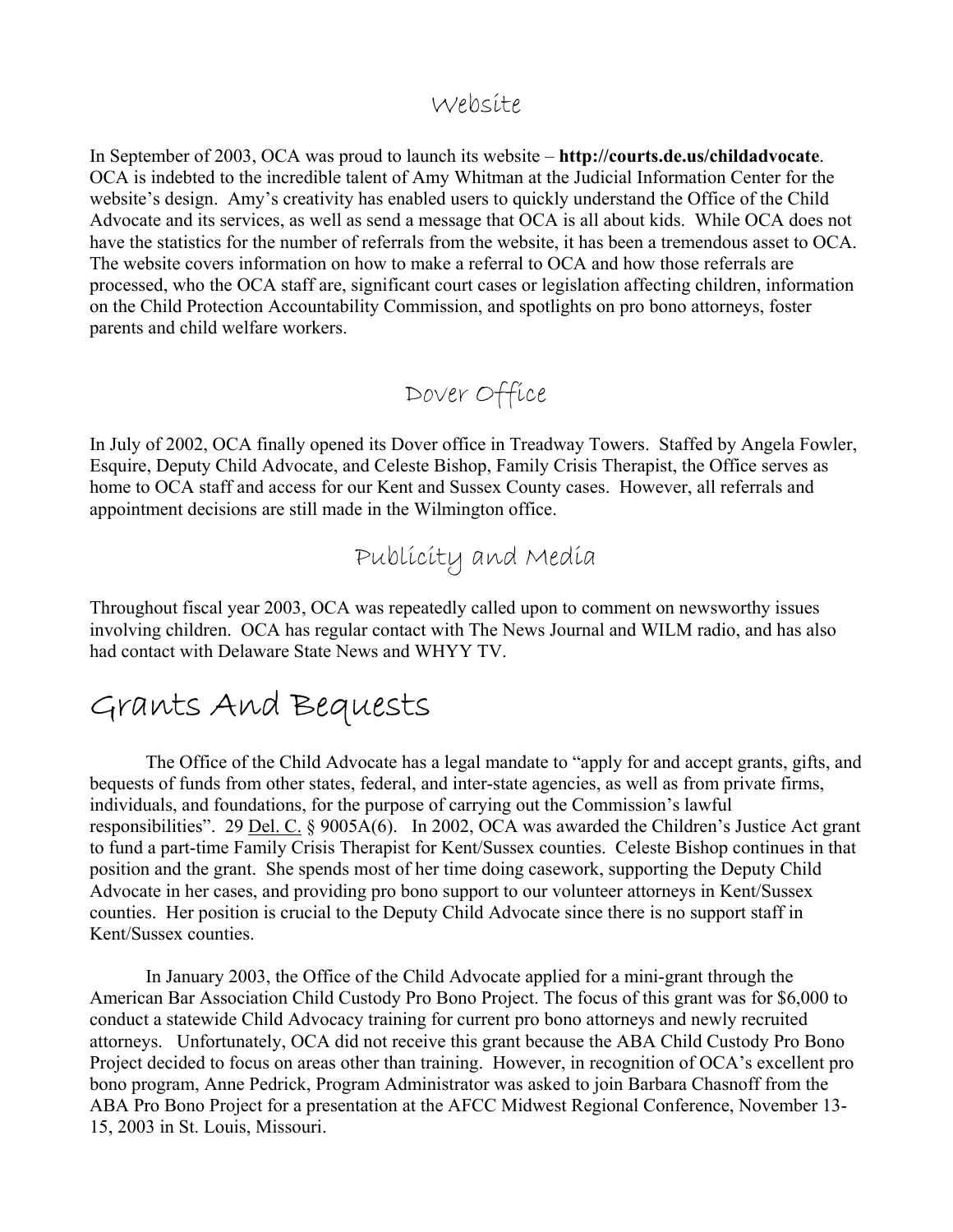# DFS Policy And Procedure/Multi-Disciplinary Collaboration

OCA is mandated, pursuant to 29 Del. C. § 9005A(2), to periodically review and revise all relevant child welfare policies and procedures with a view toward expanding the rights of children. The Office of the Child Advocate is also to recommend changes in procedures for investigating and overseeing the welfare of our children. 29 Del. C. § 9005A(4). In fiscal year 2003, OCA spent 820 hours on these issues, primarily focusing on reviews of child deaths.

**Partnership Meetings**: DFS and OCA continue to meet quarterly to discuss issues concerning policy, collaboration, procedures, case concerns, and partnerships on legislation. The meetings continue to facilitate communication between the agencies and to build partnerships on child welfare issues. They also serve as a stepping-stone for resolution of differences regarding cases and policy. OCA participates in the quarterly Court Improvement Project meetings held by the New Castle and Sussex County Family Courts.

**Root Cause Analysis**: Throughout FY03, OCA has participated in numerous Root Cause Analyses within the Children's Department. Each root cause analysis requires 50-80 hours of time. The focus of an RCA is on system failure and best practices not individual performance. The goal is to provide constructive recommendations for improvement. OCA's involvement in these reviews have provided outside perspectives and ideas for system improvement, and has enabled OCA to advocate for system change and multi-disciplinary collaboration in the child welfare community and the legislature.

**Child Death Reviews**: In addition to the internal reviews conducted by the Department, in FY02, OCA lobbied for expedited reviews of child deaths by the Child Death Review Commission. In FY03, several expedited reviews took place. The public recommendations from those reviews are as follows: OCA also worked collaboratively with its partners to develop policies and procedures for the Child Death Review Commission, and to begin compilation of the 2000-2002 CDRC Annual Reports.

**Participation**: The Office of the Child Advocate was also involved in the following task forces, commissions and committees and belonged to the following organizations in FY03. In addition, OCA serves on countless subcommittees within these groups:

Abuse Intervention Committee AIC Training Consortium ABA Center on Children & the Law Child Death Review Commission Child Protection Accountability Commission Children's Advocacy Center Board Children and Domestic Violence Workgroup Delaware Partnership for Positive Youth Development DSBA Executive Committee DSBA Family Law Section DSBA LIP Committee DSBA Women and the Law Section

DFS Advisory Council Domestic Violence Task Force Grassroots Citizens for Children Independent Living Advisory Board Interagency Council on Adoption Melson Arsht Inn of Court National Association of Counsel for Children National Council of Juvenile & Family Court Judges Terry Carey Inn of Court